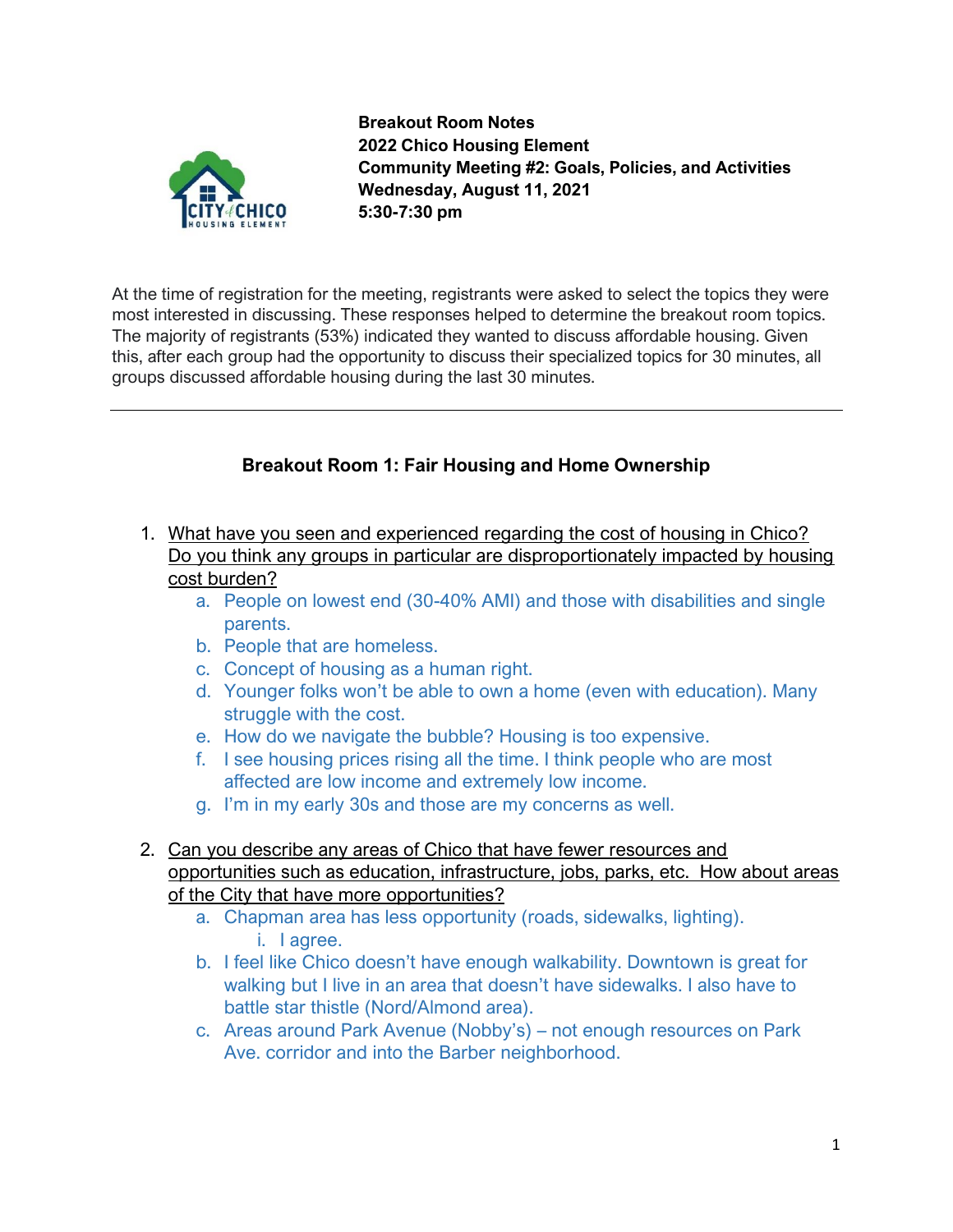- d. Question about federal infrastructure bill what will the impacts of this legislation, will funding filter down to local governments to assist with "unmet needs?"
- e. Hopefully legislation includes language about housing as a human right.
- f. South/east end of town could use more infrastructure (Meriam Park south to Skyway).
- g. Yeah, so many potholes and there is not a bike lane here. I would love to ride to Chico State on my bike but there is not a way to do that until I get to the main road.
- h. Discussion of Esplanade.
- 3. Did you or someone you know experience displacement due to the Camp Fire or other natural disasters? How has this impacted your or their ability to find and keep housing?
	- a. Saw dozens displaced because homes burned down.
	- b. Many became homeless, who may have been living on the edge pre-Camp Fire.
	- c. Many had to live in a different community that they weren't familiar with and many were in over-crowed situations. Many found something they couldn't (or barely) afford, because that was the only roof they could provide over their head.
	- d. I was displaced by the Camp Fire. I could not find student housing and it was weird talking to my professors who lost their housing because of rent rouging. I actually went to school online for my first semester before "Zoom world" from my hometown. All the college places were full of Camp Fire survivors.

## 4. Are there specific actions you think the City could undertake to promote fair housing opportunities that it is not already doing?

- a. Are there ways that the City can ask the population if they are victims of un-fair housing to gather direct information from people?
	- i. Consensus to provide more outreach and education.
- b. Can fair housing be applied to homeless people looking/using shelters? Think shelters need to do more to not discriminate against people who may have criminal background. Shelters may have conduct rules (behavior rules) and that is how people are removed, not because of characteristic they may have.
- c. Homeowner vs. renter (have vs. need) power inequity how does fair housing navigate that difference? There are laws that protect both tenants and landlords. Need a program staffed by attorneys. Legal Services of Northern California provides this service to our city – City also funds them.
- d. I think the city should have more apartments and types of housing that would allow more people to get housing even though someone has bad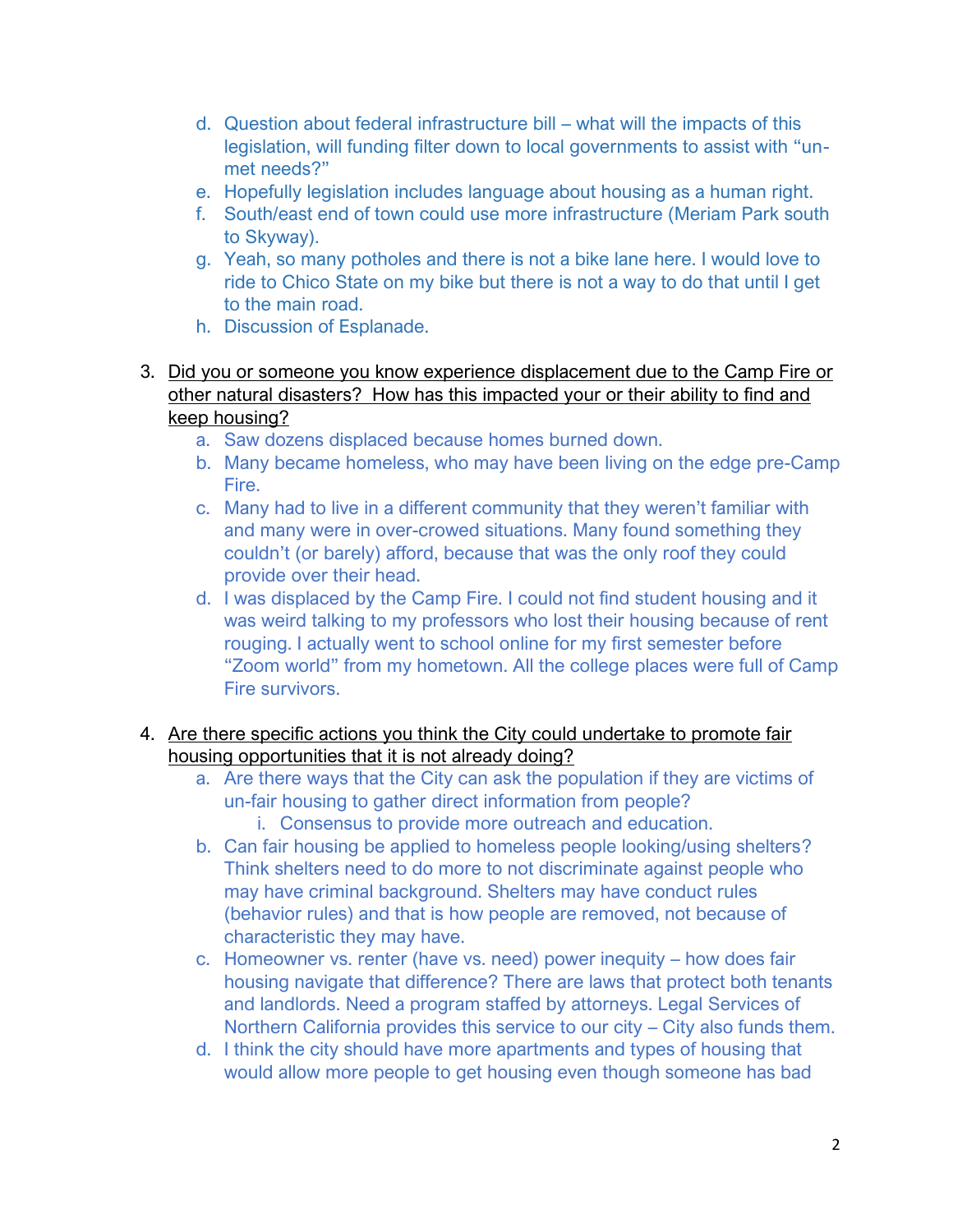credit. People should be allowed to have housing regardless of being evicted and other such marks on records.

- e. Chico is in a unique situation because of the fires and homeless situation. Idea of creating a documentary exploring the consequences of homeless and fair housing and difficulties of finding fair housing. Suggested alerting the news so the issue can be highlighted and discussed.
- f. City can work with property owners and tenants and non-profits to put together programs to address equity in housing.
- 5. In addition to working with self-help single family affordable developers, are there any other programs that you think would help promote homeownership for low income residents?
	- a. Provide more land for development.
	- b. Working on last project in Chico because cannot afford to buy in Chico (Habitat for Humanity).
	- c. No one can afford land in Chico.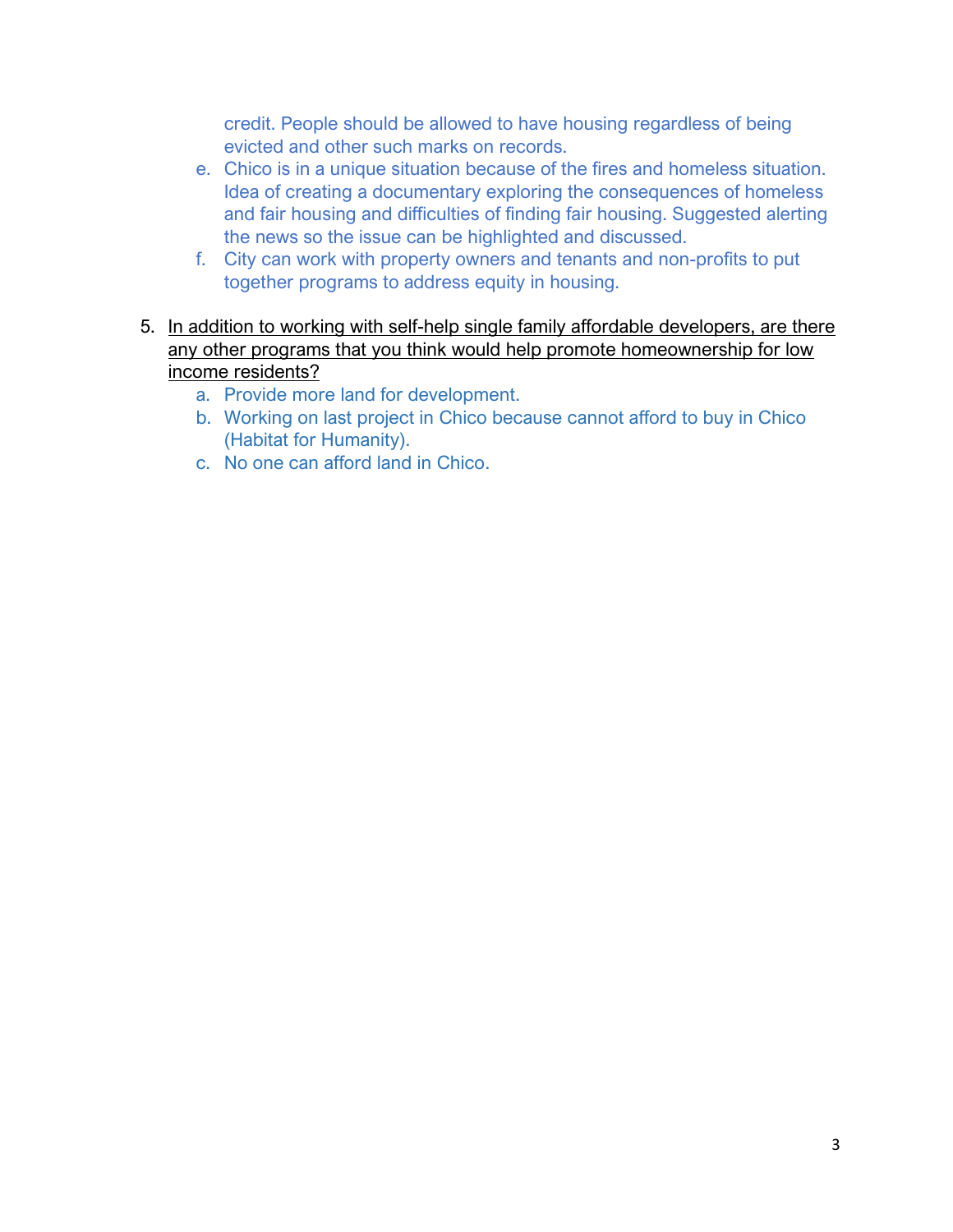# **Breakout Room 1: Affordable Housing**

#### 1. What do you see as the priority actions for ensuring there is enough affordable housing in Chico?

- a. The facilitator defined affordable housing (no more than 1/3 of income on housing cost) and affordability (subsidy for development/operation so housing remains at affordable rents for 55 years).
- b. Need greater coordination of resources between agencies (Fed, State, County, City) – need better centralization.
- c. Take advantage of infill (duplexes, triplexes, add-ons), focus on opportunity zones around town (corridors). Create new neighborhoods, walkability, transportation has to go hand in hand with affordable housing. People want to be able to walk around their neighborhoods (not giant apartments).
- d. People cannot afford to live in the City they work in (because of costs) increase salaries? Can we build up?
- e. Much more money is needed these days. Thinks affordability should be closer to ¼ monthly salary (due to healthcare costs and employers not paying for healthcare). Mentioned there are few people experiencing homelessness in China because of rent controls.
- f. Ensure people stay in their homes (fixed income) by providing resources or subsidies or low-income loans to maintain homes.
- g. Opportunity corridors to be high density housing and shops with housing on top. High density housing so that we have enough space. Chico is unique because we have Butte County Meadowfoam that prevents building housing. I see that Chico prefers to green light single-family housing all the time. I think multi-family housing projects would be better.
- h. Can the City promote affordable infill much more that it has so far?

### 2. How do Accessory Dwelling Units (ADUs) fit into the picture of affordable housing?

- a. Incentivize section 8 housing to help assist homeowners in finding/developing an ADU on existing property (waiting lists are very long). Could also be a duplex or tri-plex. ADUs may help bridge that gap.
- b. We should be building disaster shelters, even for first responders.
	- i. Yes, we live in an area prone to disasters like fires and floods.
- c. We could be building Section 8 incentives for homeowners.
- d. Every moment of delay is an affront to the health and safety of people.
- e. If the City can start to take money from the government, then they could do this. But they have to apply for it and use it. But this has not been their priority.
- f. ADUs should be built in areas where low-income owners have homes, too. That would help the homeowners and the ADU resident.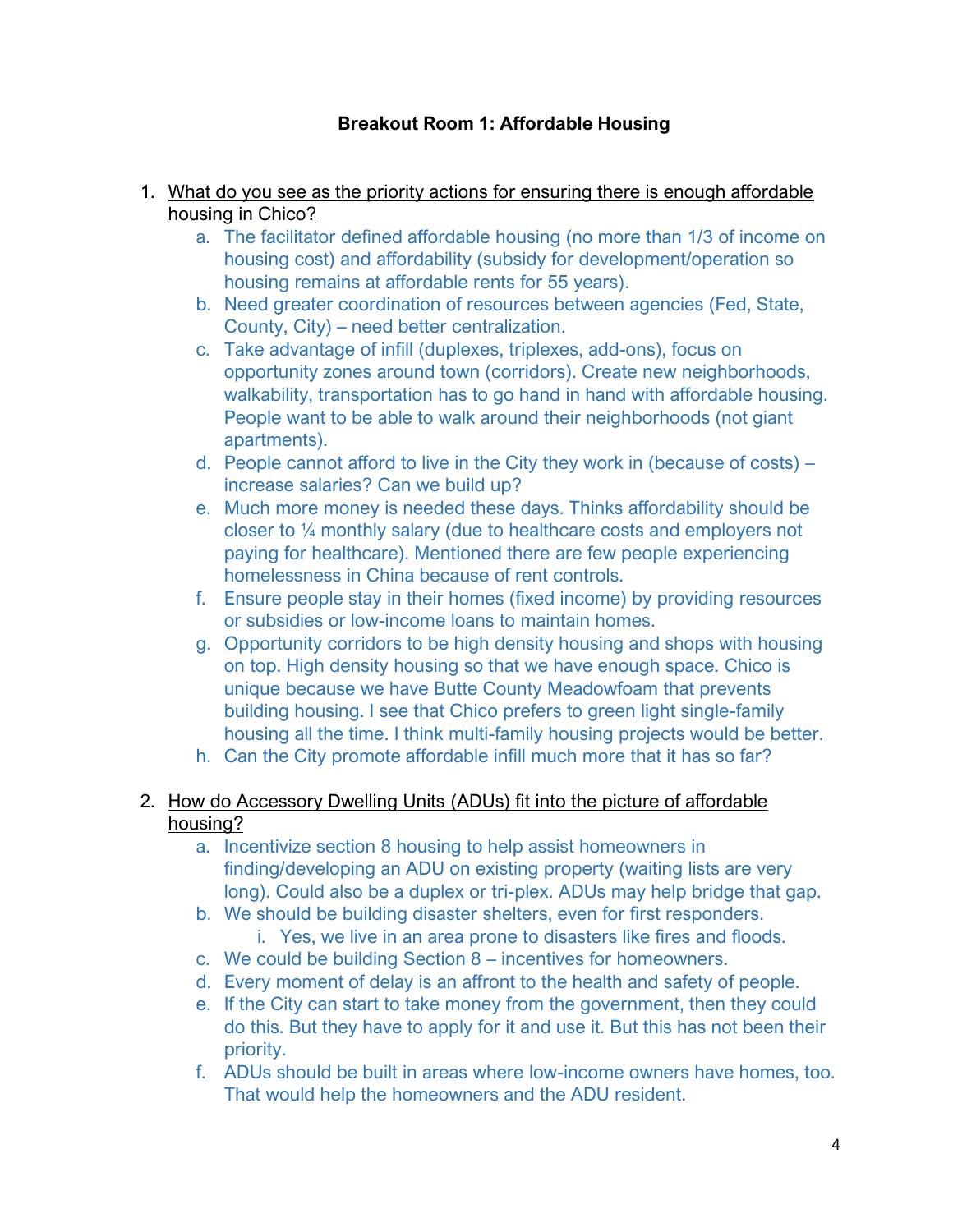- g. As important as infrastructure is, safe housing should be a much higher priority.
- h. Education on Section 8 housing would be great for the City so we can get more landlords. Section 8 is definitely more reliable.
- i. If affordable housing is built, it has to remain affordable, not revert to marker rate. Community Land Trusts.
- j. Recent documentary of the house-less community in Chico and has documented tiny villages (intentional communities along the Pacific Northwest).
- k. City needs to work on building homes (referenced policies of Helsinki).
- 3. Inclusionary housing policies require developers to reserve a certain percentage of housing units for very low, low, and moderate-income households in new residential developments. Should the City consider an Inclusionary Ordinance? If
	- so, why? If not, why?
		- a. Great idea, but how do you compel an investor/developer to section a portion of their development for low-income housing, which cuts into their profit margin?
		- b. Require developers to include an inclusion housing policy (Butte County 'homeless crisis declaration'). Form an oversight committee to makes sure developers follow inclusionary policy over time.
		- c. High density high rises. Chico has a Green New Deal with housing. Infill suggested. Walkable neighborhoods.
		- d. We need more insulation so people's electric bill does not get so high. Don't want people to spend 1/3 of their money on electric.
		- e. Inclusionary housing must be promoted. It is sitting in the General Plan 2030 and/or the Housing Element per City staff.
		- f. Definitely promote inclusionary housing.
		- g. Unfortunately, to compromise profit, government intervention is required in the form of zoning regulations and rental caps.
		- h. Chico also has a housing and shelter crisis.
		- i. We need an inclusion section and not just one or two housing set aside. We need 30% extremely low income, 20% low income, 50% can be where they make their money. We need accountability.
			- i. But would that decrease development?
		- j. Concerned that inclusionary housing does the opposite effect and discourages development (and would charge more for other units). Artificially pushes up the prices of other homes, then escalates the costs. Risk is high in state of CA, a lot of a burden on developers.
		- k. Incentives? Used to be money set aside for affordable housing (RDA?), maybe speed up development process, or offer density bonuses?
		- l. Can't the \$32.5 million support developers? recovery act money and state money? Can it be used for transitional housing, disaster housing?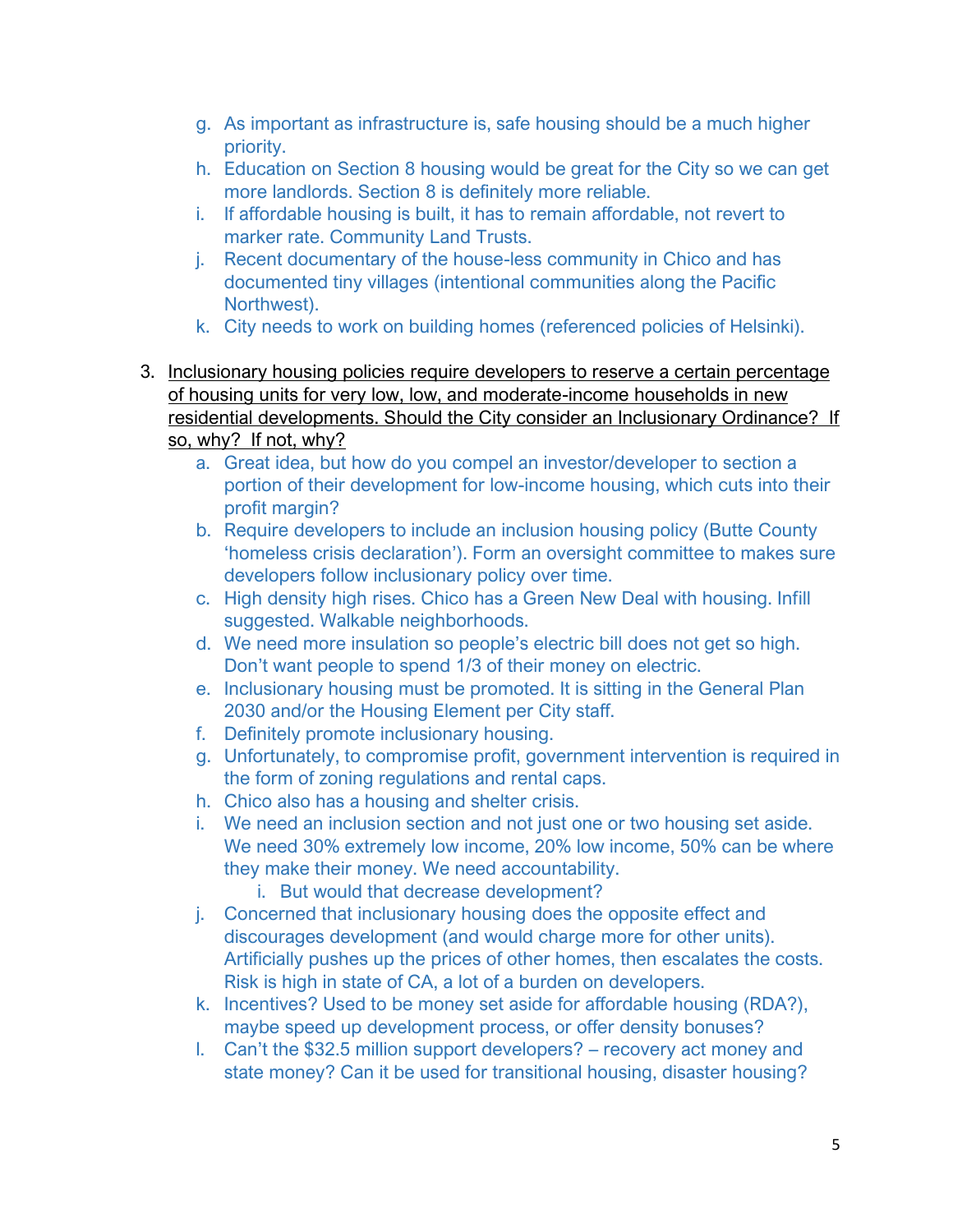- m. Now is the time that government might start doing more for developing more affordable housing. I am concerned if Chico is willing to take federal and state subsidies that would promote more affordable housing as well as homeless shelters?
	- i. Agreement from other participants.
- n. It's already decreased, and we are missing so many houses to begin with. We need 4,000 to get to just even footing for our current residents. The City should incentivize the need for affordable housing. It seems like the council is more interested in business and single-family units and not asking for a chunk of a grant or funding from state or federal dollars.

Due to time constraints, Breakout Room 1 was not able to discuss the following questions:

- 4. What are the barriers to the development and maintenance of affordable housing? How can they be overcome? Are there any incentives not being offered that should be considered?
- 5. How might motels, or other underutilized sites be used for housing?
- 6. What building types or models do you know of that are lower cost and faster to construct that might be beneficial?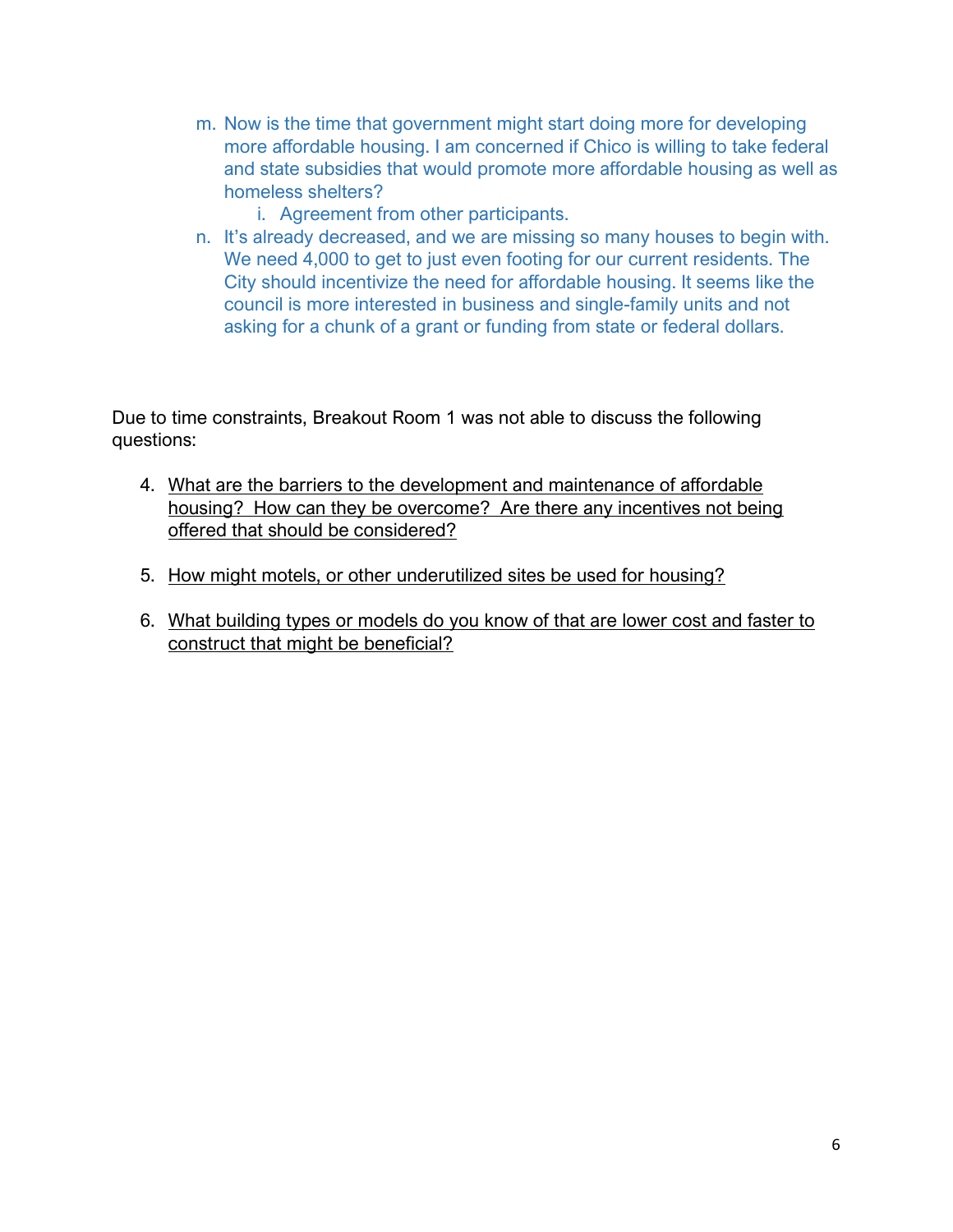## **Breakout Room 2: Special Needs Housing**

- 1. What incentives can the City provide to developers to create housing for people with special needs?
	- a. What groups have the greatest housing needs?
		- i. Unhoused and low-low-income.
			- 1. Agreed, unhoused individuals and low-income housing is most pressing.
			- 2. Torres Community Shelter does not turn people away for substance use.
				- a. While that's true, even at True North Housing Alliance (TNHA), there are still barriers, including not having 24/7 intake.
		- ii. People who need transitional housing.
		- iii. Veterans.
			- 1. Veterans with PTSD or who use medical recommendations.
		- iv. People with emotional supportive pet of any breed.
			- 1. People with pets, often those coming from being unhoused and their pet presents as a barrier to shelter and housing.
		- v. People with serious mental illness and experience, people who need permanent supportive housing.
		- vi. Seniors.
		- vii. Individuals with disabilities (physical, behavioral, developmental, sensory).
		- viii. Individuals experiencing homelessness.
	- b. Write a prescription for NIMBYism.
	- c. Permit fee waivers.
	- d. Land banking.
	- e. Providing financing and subsidies.
	- f. More people involved with social services so they can maintain their housing.
	- g. Preference on bids if offering high number of low-low income units.
	- h. Set reasonable limits, not enough agencies for people who need subsidies, can we refurbish units that are okay, and make them meet disability standards for the individuals. Many don't fit the norm and get pushed out of their communities. No one disability is the same.
	- i. Many people who have medical (cannabis) recommendations from medical professionals risk their housing for using alternative medicine.
	- j. If there was an  $8<sup>th</sup>$  goal added to the Housing Element... Something like "Work with community partners to improve health and wellness for Chico residents," it would encourage these conversations about health.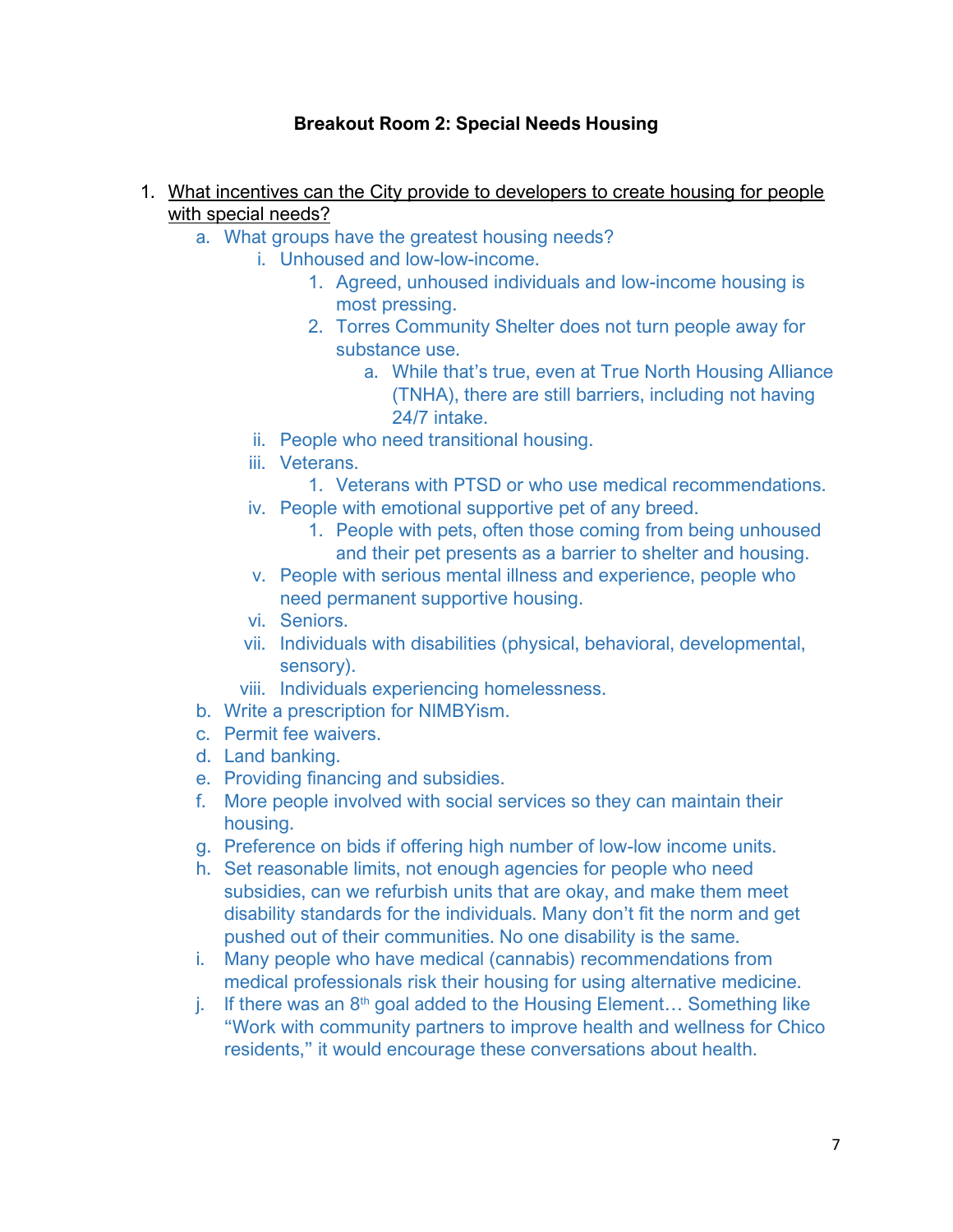- k. Transitioning into adulthood for people living with developmental disabilities is hard – housing goes too quick to do alone. Not finding housing at all.
- l. ADA units and those with mental health DX should allow for medicinal cannabis use on site. Many exclude.
- m. High subsidies for units who serve special units.
- n. Landlords are charging application fees. Maybe the City could allow Section 8 model.
- o. SROs or housing program sometimes don't take couples.
- p. I am a builder and building 6 ADUs or tiny homes. Barriers and costs add up and I think the City could get out of the way and it would be helpful. It would decrease my cost to build. My home is to make this a model where \$500 is enough to pay for rent. Zoning is hard to find a lot that would work. I would love to do more but the zoning doesn't allow it.
- q. How can the City clear these obstacles (zoning and otherwise) for building units for these special needs groups?
	- i. Change zoning to do away with single family only zoning to move towards multifamily zoning and allowance for ADUs.
	- ii. Another thing that could help is if the City could provide property manager grants to help them come into HUD funding compliance so that we have more property managers willing to accept section 8. We need more property managers accepting.
	- iii. The City and Council could set aside a portion of the Community Benefit Fees captured when new cannabis retail businesses are permitted and open to go toward more affordable housing.
	- iv. Limit requirement for parking and increase reliable public transportation (for those who are AND are not ambulatory).
- 2. Usually special needs housing incorporates design and services features tailored to the population living there. This includes things like shared housing or independent living, smaller unit sizes, supportive services, on-site amenities. Who do you think is effective for?:
	- a. Seniors.
	- b. Individuals with disabilities (physical, behavioral, developmental, sensory).
	- c. Individuals experiencing homelessness.
- 3. Do you think the City should consider the conversion of motels to provide special needs housing? Why or why not?
	- a. I think using existing structures for a good price, and upfit, rehab, and you're always going to be better off. Avoiding prevailing wages. Substantially less than new subsidized housing.
	- b. I think it's a good idea.
	- c. Absolutely. We have many single individuals that prefer minimal housing and the size would work perfect.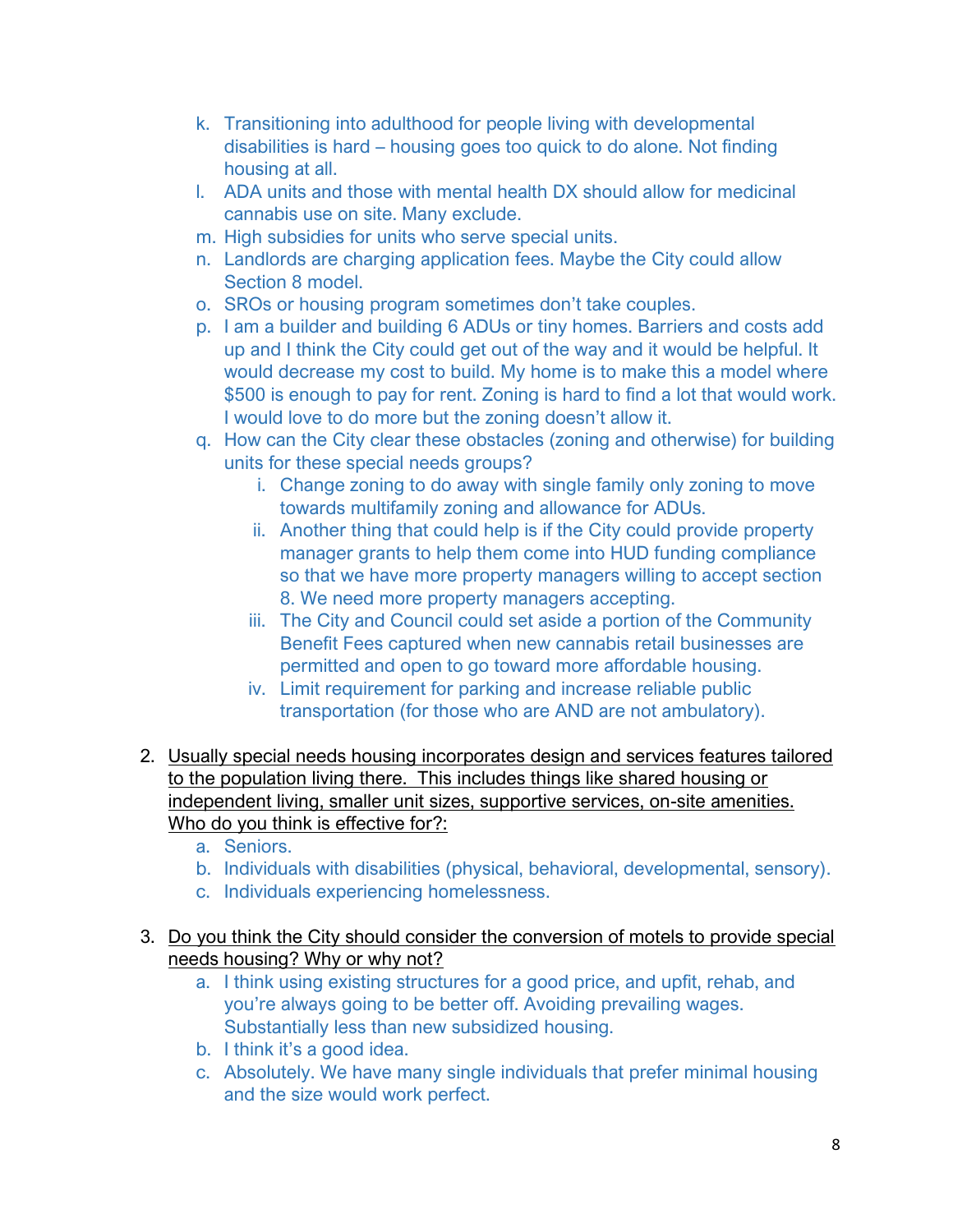- d. It would not be easy to implement create a big NIMBY issues
- e. Butte County lost out on Project Homekey funding unfortunately. Funding could have allowed for renovation as well as purchase.
- f. Having smaller amount of people concentrated.
- g. Federal government.
- h. Costs associated with upgrades can be prohibitive.

Due to time constraints, Breakout Room 2 was not able to discuss the following question:

4. If you are a developer of special needs housing, what barriers do you experience and are there any programs the City could undertake to address those barriers? For example, would having a capitalized reserve for supportive services be helpful? Operating reserves?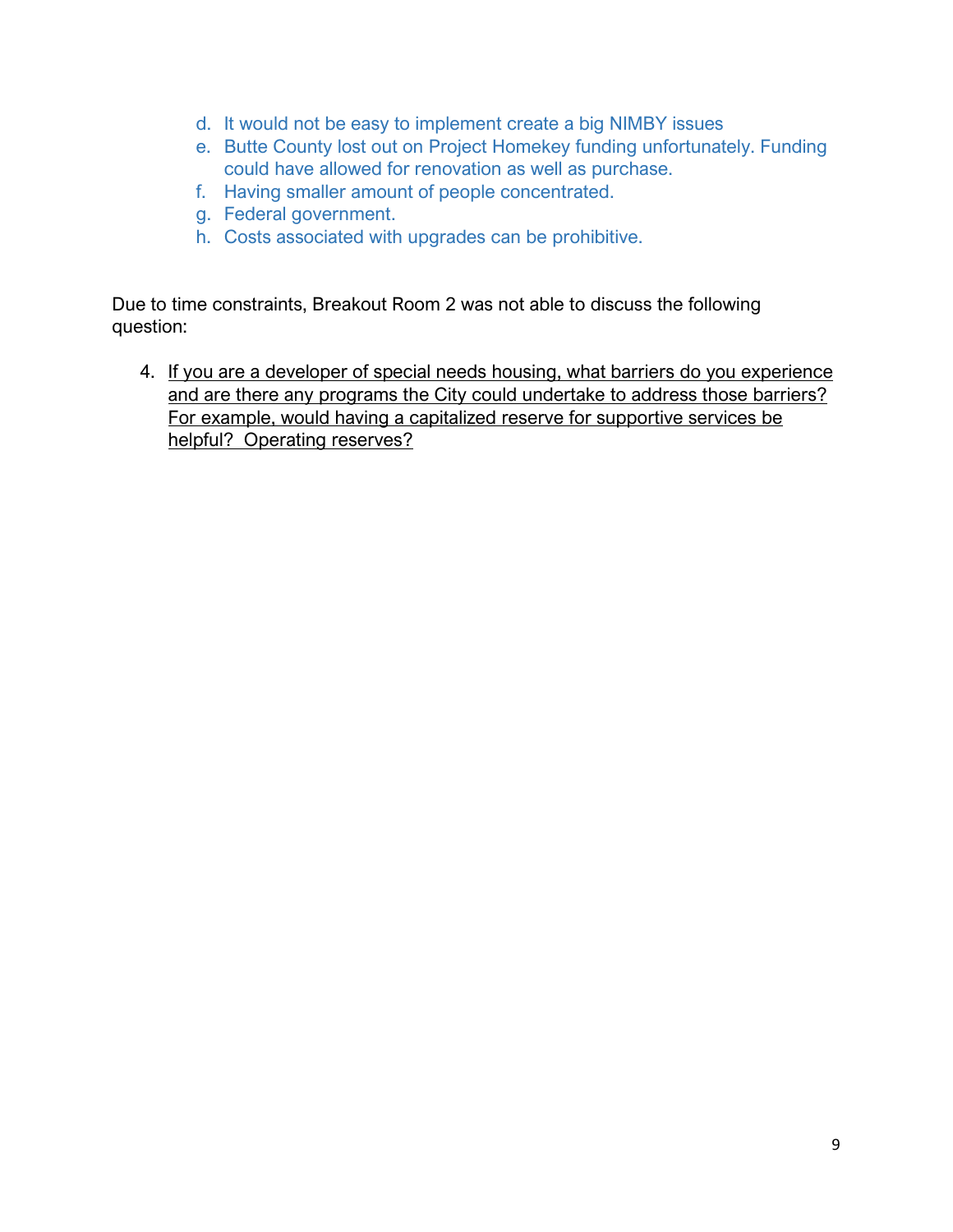## **Breakout Room 2: Affordable Housing**

- 1. What do you see as the priority actions for ensuring there is enough affordable housing in Chico?
	- a. Create more income-based property units.
	- b. The City hasn't made it a priority before.
	- c. I have a hard time seeing that the City will do this
	- d. All we are doing is sitting and talking and nothing happening. Unless we make a mandate, and a visible deliverable. We need to make a check list that people in the community can follow and check off the list. It's easier to change and adapt as a community if we know what's going on.
	- e. Funding sources take too long.
	- f. Increase partnerships with developers, NPOS, think outside of the box and look at new partners. Government takes too long.
	- g. Somewhere for people off the street to go immediately. For example, if a shelter is opening up and the fire marshal finds issues for congregate settings, the City should pay for updates recommended to bring the space up to code and ready for use.
	- h. City can help with rezoning—can people create separate units buy splitting units.
	- i. City funding income-based units and vouchers for people who aren't meeting income thresholds.
	- j. Where did the funding come from.
	- k. What does preservation look like?
	- l. Hi all, unfortunately I've been having technical issues and my microphone is not working, so I'm sharing my comments here. For full disclosure, I work at CHIP, but have only been there/in Chico for the last 4 years. My understanding Is that right now, the vast majority of funding for affordable housing comes from the federal and state governments. I wonder what the major chokepoints are right now in terms of developing affordable housing. Sites? Developers? Funding? All 3?
	- m. I think developer affordability is a big issue. With kickbacks a developer would be hard to find to build affordable units. They would need city, state, and/or federal incentives to make it an affordable project. Since the 1980s the federally funded HUD dollars have dropped dramatically, as well as the number of available units also declining. Developers are opting to tear down income-based housing in favor of developing a single room occupancy kinship model that will provide a therapeutic transitional homing opportunity for special needs.
	- n. Additionally, it is critical that we begin moving to end single-family-homeonly zoning to increase the amount of housing in the space available.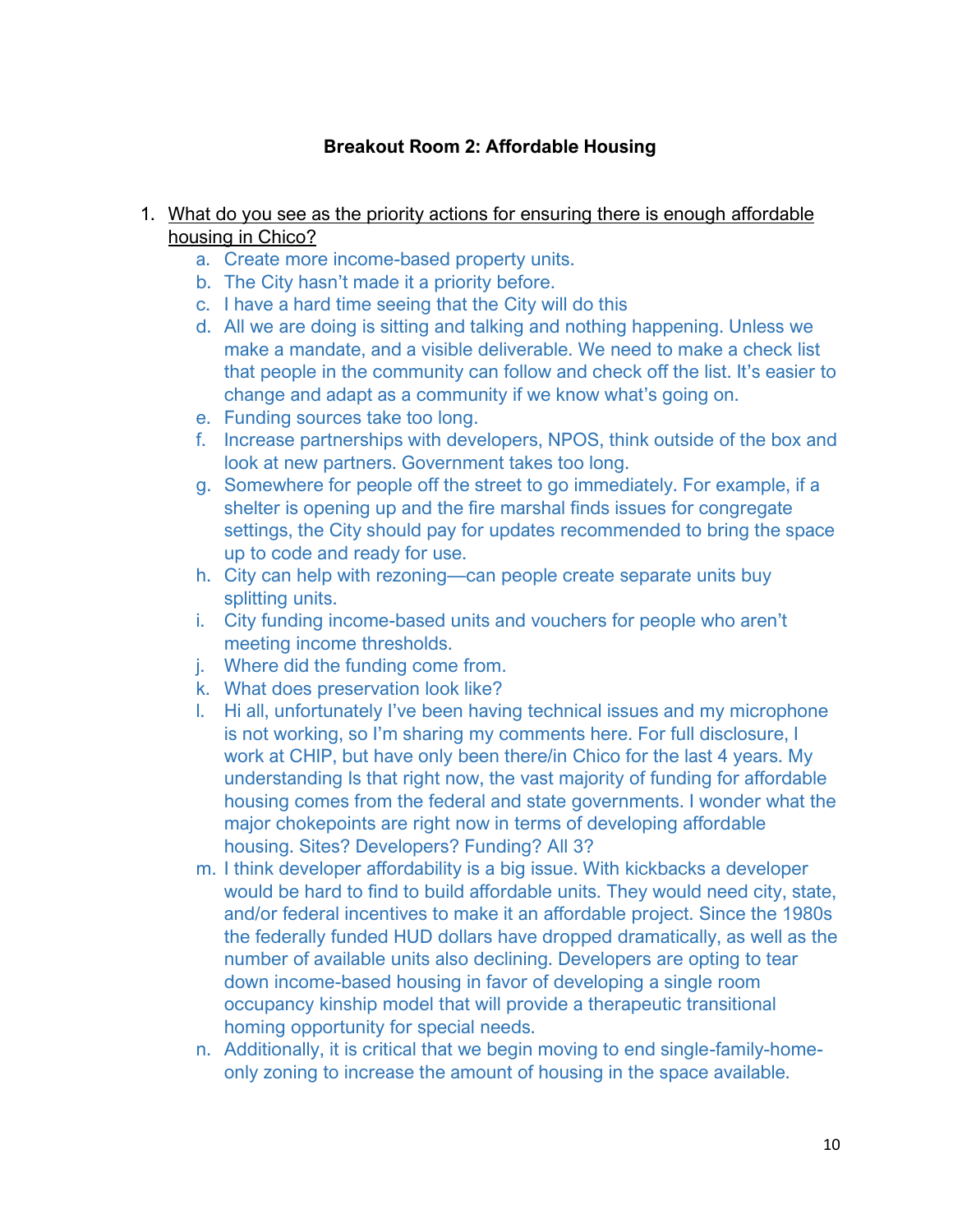- o. Livable Design makes homes and communities more accessibility. It's important to keep seniors at home. It's important for them. Building units that will meet people's needs over a lifetime—i.e. wheelchair accessible halls. Can we give people awards for this? Building in intergenerational homes. Provides second income, reenforces important social relationships, family ties, etc.
	- i. Agreed! Multi-generational housing units. Very important. Thank you for bringing this to the table.
	- ii. Thank you for bringing attention to all of this! I work in healthcare with many older adults and this is a very big issue. Many older adults do not have a safe, accessible environment to return home to after a hospital or skilled nursing facility stay. I agree with what you shared.
	- iii. I also work in healthcare and agree about the need for multigenerational homes and the need for homes that allow seniors to safely stay in their own homes for longer.
	- iv. That are fast builds, they house people quickly, there is a huge market for the housing types, they are affordable, the fit on existing lots with other units.
- p. I think ADUs are an important piece of the continuum of housing needed. If funding were available, I think expanding master leasing like CHAT does could bring more units available more quickly.
- q. RV parks, for older RVs too. An establish local campground is needed as well as they serve as housing options for some.
- 2. How do Accessory Dwelling Units fit into the picture of affordable housing?
	- a. We need all types of housing, allows people to move up. Units transition also. Entry level housing hardly exists in Chico.

#### 3. How might motels, or other underutilized sites be used for housing?

- a. Mobile home parks offers a range of home ownership opportunities.
- b. Tiny homes.
- c. ADUs.
- d. Small cottages 700-800 square feet.

Due to time constraints, Breakout Room 2 was not able to discuss the following questions:

4. What are the barriers to the development and maintenance of affordable housing? How can they be overcome? Are there any incentives not being offered that should be considered?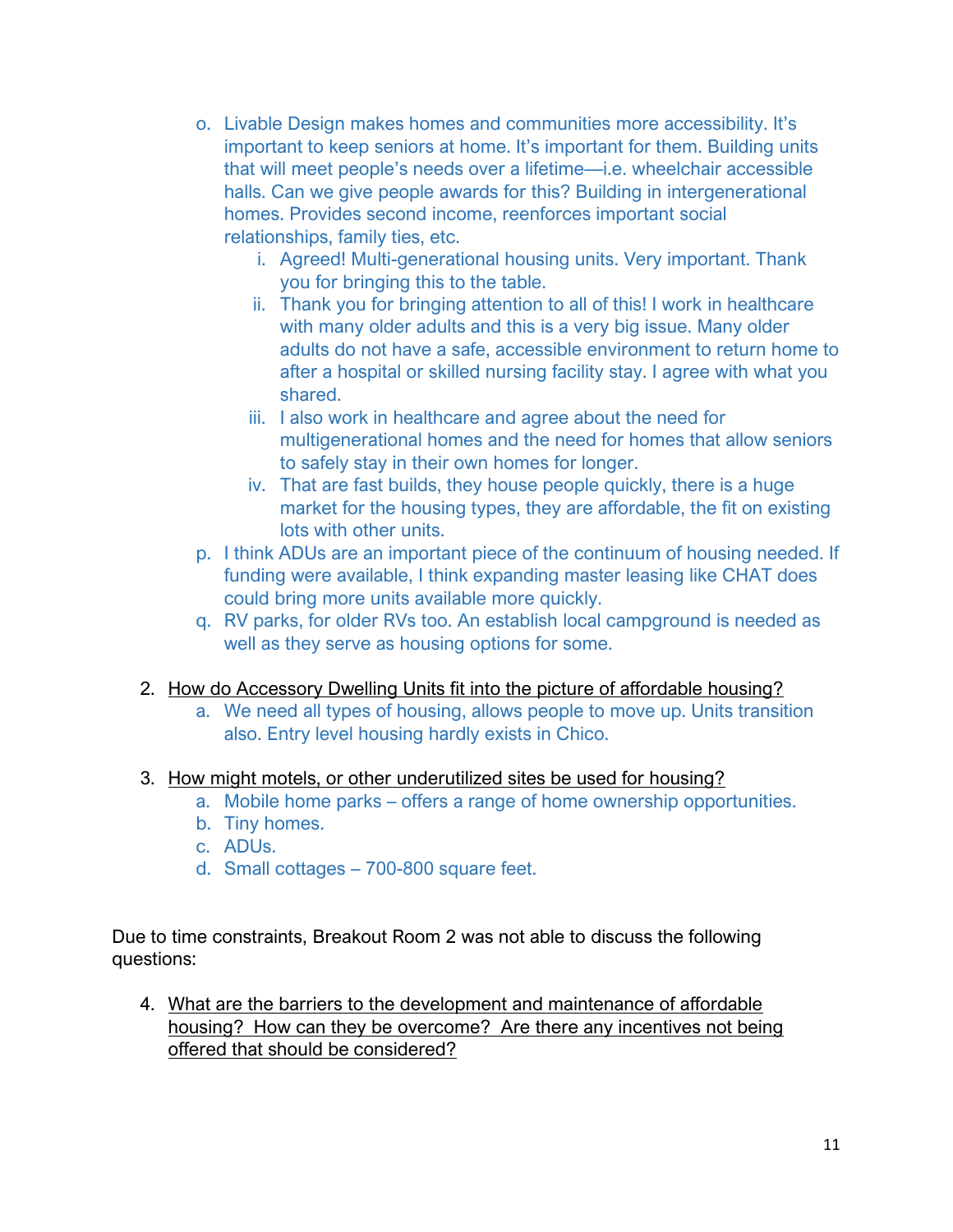- 5. Inclusionary housing policies require developers to reserve a certain percentage of housing units for very low, low, and moderate-income households in new residential developments. Should the City consider an Inclusionary Ordinance? If so, why? If not, why?
- 6. What building types or models do you know of that are lower cost and faster to construct that might be beneficial?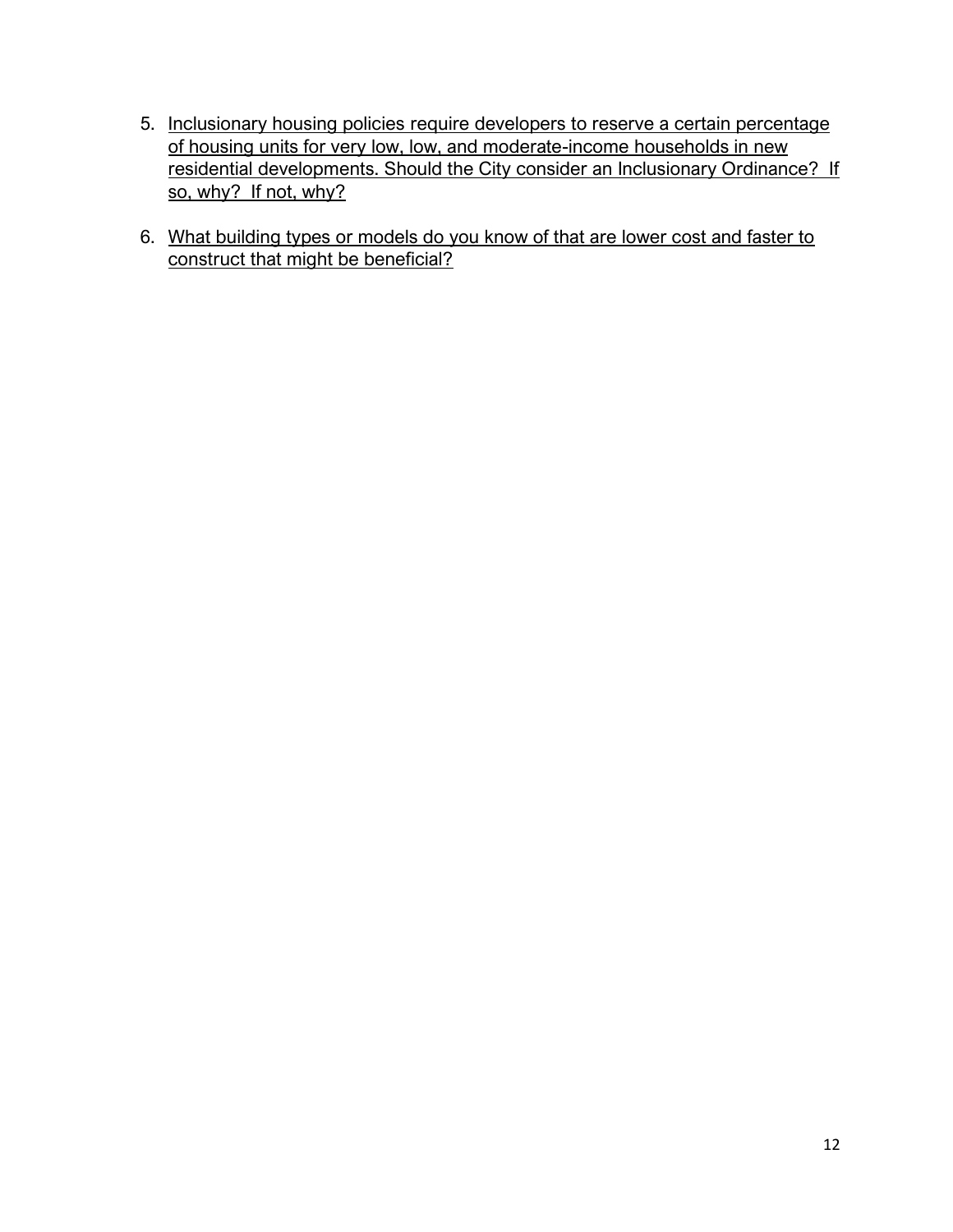## **Breakout Room 3: Promote a Wide Range of Housing Types and Intergovernmental Coordination**

- 1. Recent natural disasters have impacted housing in Chico and throughout Butte County. Given this, what types of coordination on housing needs between the local governments do you think would be helpful?
	- a. North Valley Housing Trust intended to provide gap funding for housing. 1) It is important to understand the difference in understanding what kind of housing is needed and what kind of baseline information is needed. 2) Reticence in collaborating amongst providers, regional competition.
	- b. Bigger picture than just city limits. Coordination with other municipalities within the region within a 25 mile or minute reach. Regional collaboration and understanding of the benefits of addressing housing at a regional level, not focusing solely on local jurisdictions.
	- c. Work more closely with LAFCo to ensure annexations are more aligned in the spirt of respective General Plans.
	- d. Biggest obstacle to attracting labor/employees, is affordable housing. Regional effort is needed from a housing perspective.
	- e. It would be good if the City could coordinate with the other jurisdictions that have folks commuting to Chico for jobs – communities in 25 mile reach. We need to understand the VMT associated with those commuters.
- 2. What types of dwelling types and sizes are needed in the City? How can the City effectively promote a mix of dwelling types and sizes throughout the City?
	- a. More work force, affordable, missing middle, student housing. Missing middle is hard to find. There are housing units for families and students, but no affordable, modest sized units for the young professional. Duplexes, triples, that allows for broader range of housing types. We need more duplexes and triplexes that are similar to SFR.
		- i. More mixed-use housing types. Seems like the only thing being built is single family housing. Doesn't seem like much middle housing is being provided.
	- b. Renters are not being treated fairly.
	- c. Better coordination between city and county.
	- d. It's a good idea for affordable housing to be built, inclusionary housing.
		- i. There has been lots of conversation regarding inclusionary housing in previous housing discussions held by the City. The understanding was the topic would be addressed through this HE.
	- e. Cluster housing is an option. Carports only, common green, and a constraint is adequately zoned land.
	- f. Intergenerational living building homes that can accommodate more than one generation by design. Keeps families together. An example of missing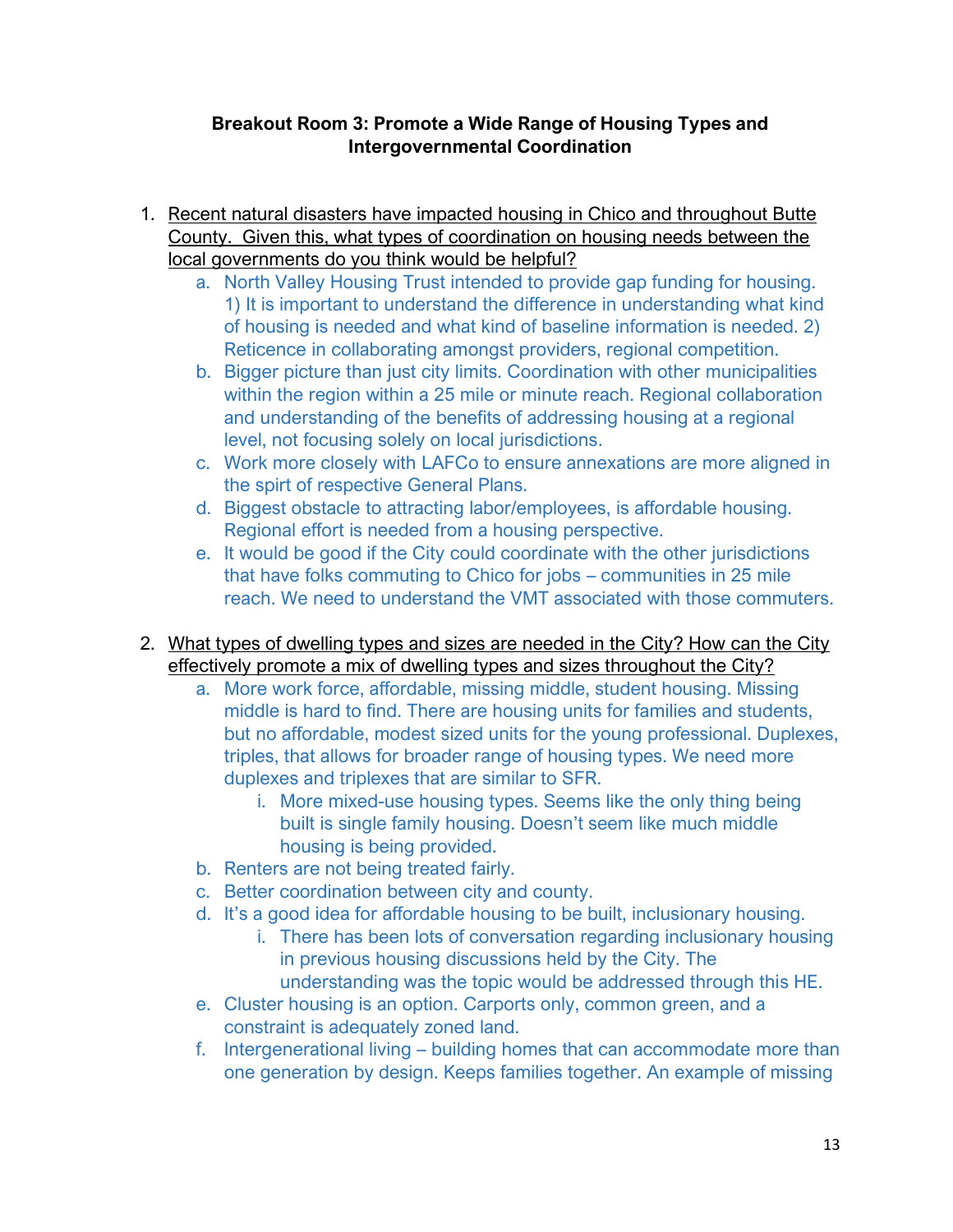middle housing. Average home is on market for 7 days, should be 100 days.

- g. There are City residential zoning districts that allow for the variety of housing types being identified.
- h. Up-zoning the single-family neighborhoods to allow greater density like Minneapolis did.
- i. People are buying whatever they can afford to get home ownership opportunity.
- j. High density, high rises, green new deal. Multi mixed use and multi-story (high-rise) development.
- k. Concentrate on central core of city. More coordination needed from regional perspective.
- l. Inclusionary housing may have a reverse effect from a developer's perspective. Affordable housing triggers prevailing wages which increases construction costs. If something can assist for prevailing wage it would help provide affordable housing.
- m. The regional fee structure needs to be changed to promote smaller units and zoning to allow smaller types of housing (tiny homes, homes on wheels, etc.). Better transportation to support higher density development.
- n. ADUs and flexibility have been provided. Nothing that [specifically] addresses affordable housing [in ADUs]. If you agree to a rental cost restriction, then taxes may be reduced in exchange for affordable housing provided. Need financial incentives for affordable ADUs.

Due to time constraints, Breakout Room 3 was not able to discuss the following questions:

- 3. The City has a number of initiatives such the Corridor Opportunity Site Overlay, the Downtown Element policy framework and Traditional Neighborhood Development (TD) regulations which are intended to provide flexibility in addressing housing needs. Are there barriers to using these initiatives? If so, what are they?
- 4. In recent years, the City has done a lot of work to remove barriers and incentivize the production of Accessory Dwelling Units (ADUs) in accordance with State law, including providing free pre-approved plans. Are there any other actions the City can take to incentivize the production of ADUs to be rented to low income households? What are the current barriers to ADU production?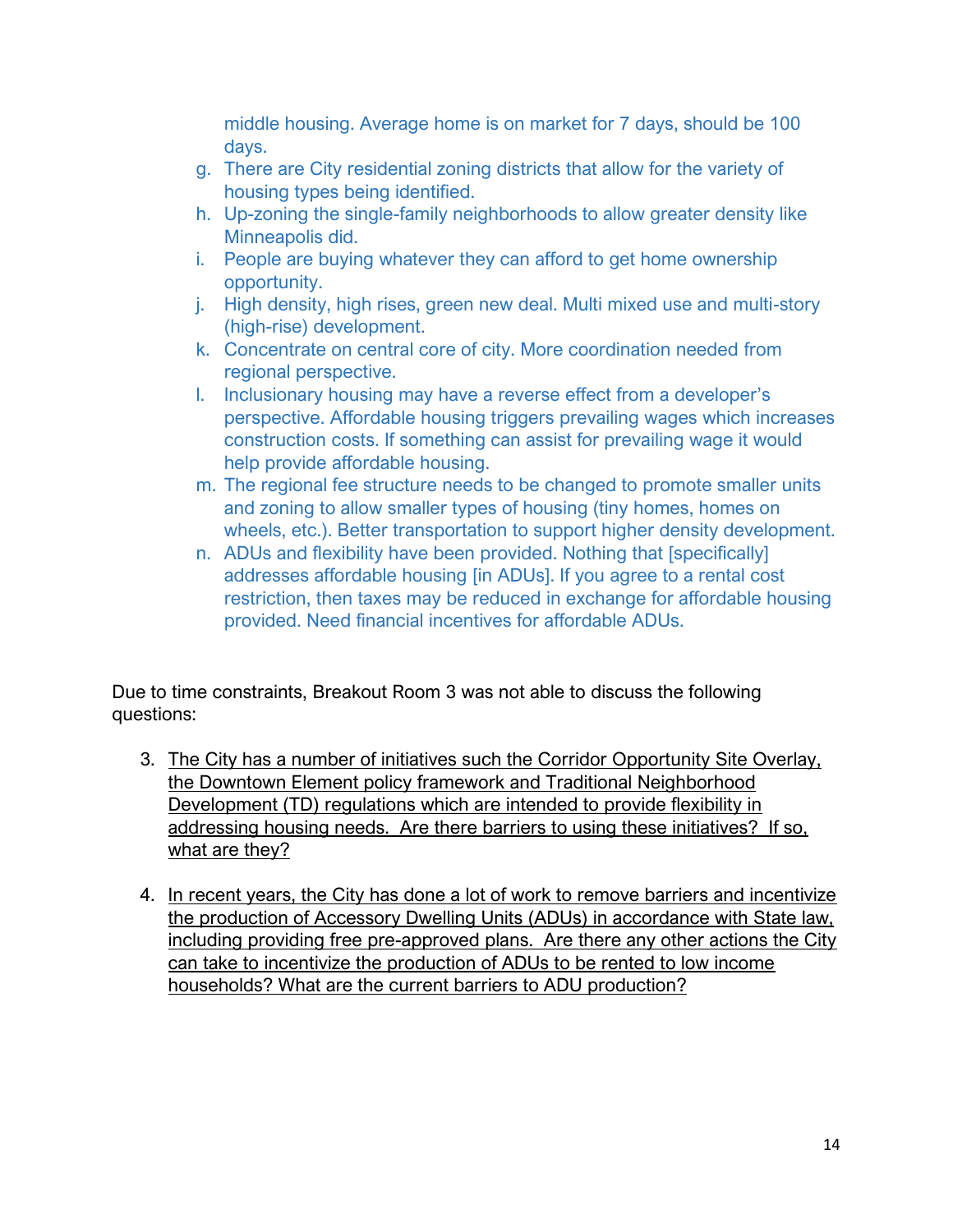## **Breakout Room 3: Affordable Housing**

- 1. What do you see as the priority actions for ensuring there is enough affordable housing in Chico?
	- a. First-time home buyer assistance. Program used to exist, but not anymore. Previous program was with Redevelopment Agency (RDA). Perhaps coordinate with other State programs.
	- b. What properties or areas are allowed where zoning for inclusive housing? Homes that are being built are not affordable. More market-rate affordable housing needs to be built.
	- c. Eliminate fees, especially for smaller units or accessory dwelling units (ADUs). Reduce fees for utility connection. Other fees that can be reduced helps. Set impact fees based upon square footage rather than units.
	- d. Reduced fees for affordable housing and supportive services to encourage development ultimately reduces costs elsewhere in the community (less homelessness and the costs associated with that).
	- e. There is no assurance that an ADU will be provided to lower income households. Need incentives to encourage owners to rent to lower income households (a jurisdiction in another state works with assessor's office to give a break on property tax—instead of assessing value and imposing tax of full value which includes the new ADU, the property owner is assessed a lesser tax in exchange for keeping the unit affordable to lower income household).
	- f. More affordable housing product is in the development pipeline.
	- g. Regional strategy in coordinating amongst agencies.
	- h. How long is a public health emergency (lack of housing) allowed to continue before something is done?

Due to time constraints, Breakout Room 3 was not able to discuss the following questions:

- 2. What are the barriers to the development and maintenance of affordable housing? How can they be overcome? Are there any incentives not being offered that should be considered?
- 3. How do Accessory Dwelling Units fit into the picture of affordable housing?
- 4. Inclusionary housing policies require developers to reserve a certain percentage of housing units for very low, low, and moderate-income households in new residential developments. Should the City consider an Inclusionary Ordinance? If so, why? If not, why?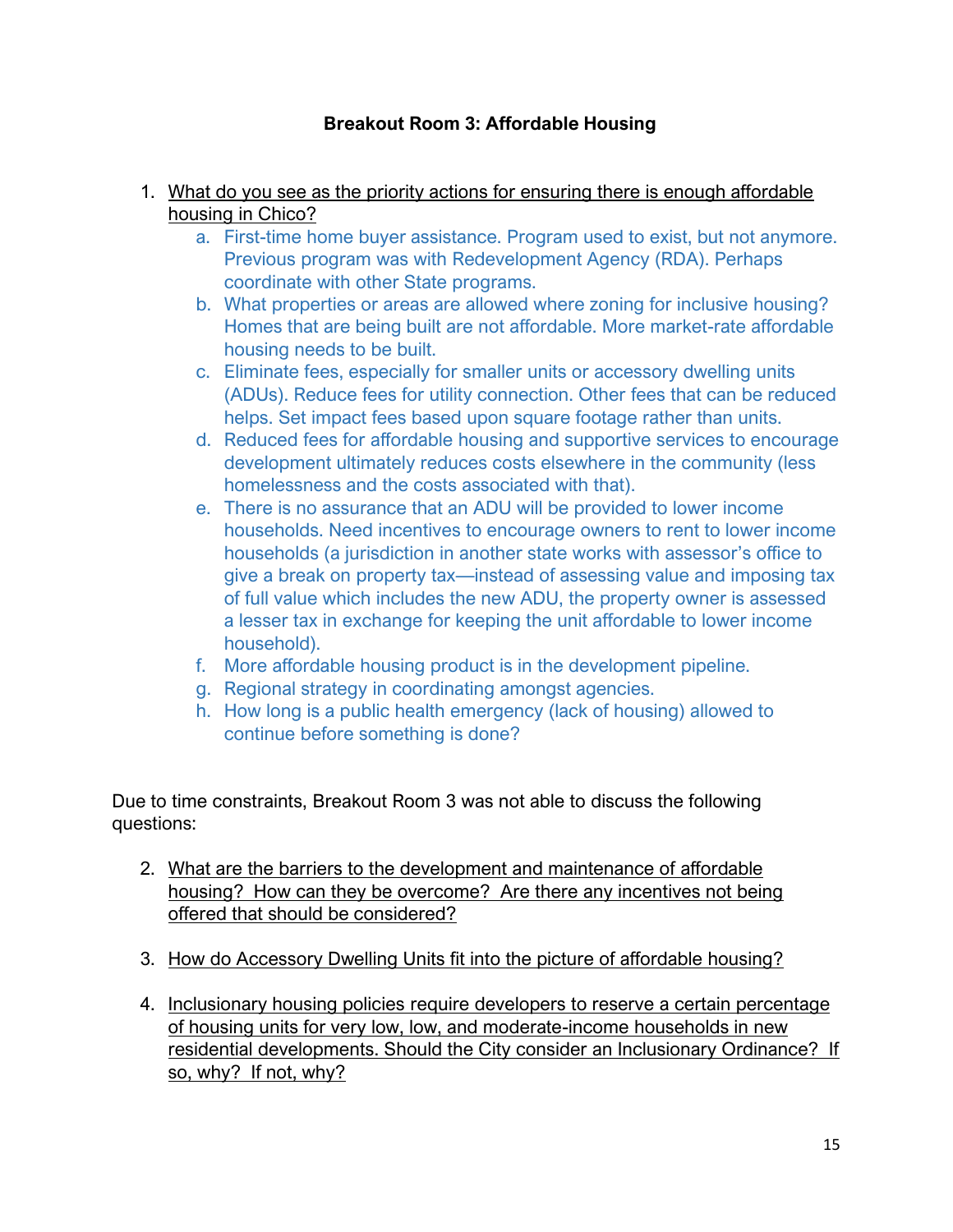- 5. How might motels, or other underutilized sites be used for housing?
- 6. What building types or models do you know of that are lower cost and faster to construct that might be beneficial?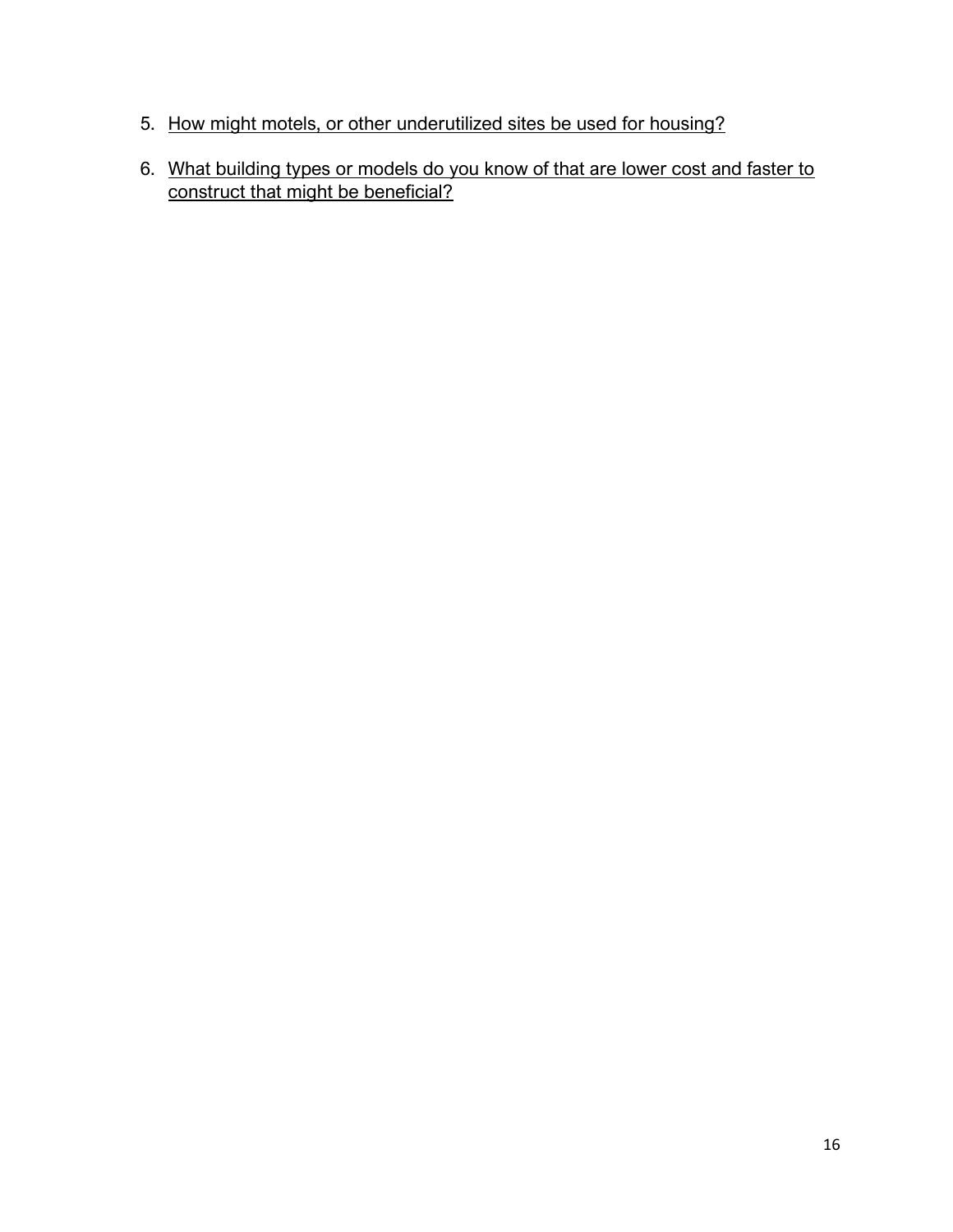## **Breakout Room 4: Improve and Rehabilitate Existing Housing/Neighborhoods and Energy Conservation**

- 1. What needs do you see that homeowners have to maintain their housing?
	- a. Climate Action Plan: opportunity for synergy with Housing Element and updating CAP.
		- i. Transportation transit-based locus for housing units/development.
- 2. What can the City do to promote the maintenance of rental housing? If you are an affordable housing owner, if the City implemented a funding program to rehabilitate rental housing, would you be interested in this?
	- a. Rental housing Section 8 inspections are overly burdensome, do not reflect market conditions, and repairs should not be the responsibility of the tenant.
		- i. Leaky/drafty windows are a problem for energy conservation.
	- b. There should be funding if it is devoted to energy conservation, but should be targeted to lower-income housing and owners.
		- i. Larger projects tend to be owned by out-of-area large for-profit owners, not the mom-and-pop owners.
	- c. Ideas from community member:
		- i. All new housing development should be south facing in order to make use of Passive Solar Design.
		- ii. All new housing should include ceiling fans in as many rooms as possible, i.e., kitchen, bedrooms, dining room and living room. Ceiling fans are great for making it feel cooler even though the temperature may not be so.
		- iii. All new housing development should include clothes lines yes, you read this correctly, clothes lines, so that people can utilize the air and sun to dry their clothes instead of using precious natural gas or electricity. For generations people (mostly women) used clothes lines to dry their family's laundry. It's time to bring this archaic but sustainable practice back.
- 3. Are there particular neighborhoods in Chico that you feel need investment, both in terms of housing and infrastructure? If so, what are the infrastructure needs in those neighborhoods?
	- a. Development plan adjustments.
		- i. Density adjustments to increase walkability in urban development.
		- ii. Discussion of amendments to allow mixed-use in busy thoroughfares.
			- 1. Continue thinking creatively, but move focus closer into town.
		- iii. Opportunity corridor vs. 'nice' areas.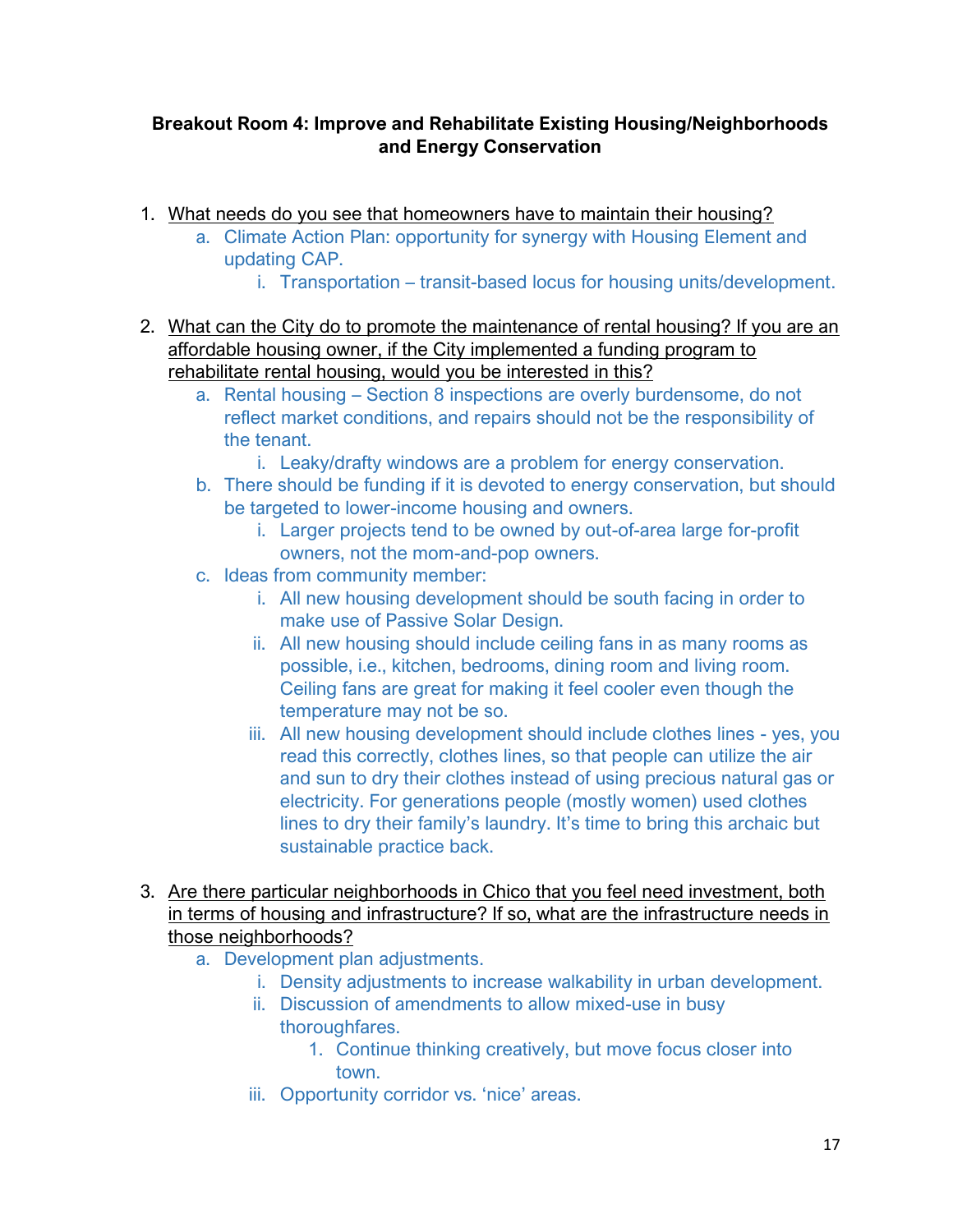- 1. Existing conditions of development makes future developments implausible. Development in 'nice' areas are met with hostility.
- 2. Mangrove opportunity corridor could look more like Esplanade with trees and other 'nice' amenities.
- iv. Smart-growth movement. City should consider these principals.
	- 1. Need to incentivize developers somehow.
	- 2. Reduction of parking requirements.
	- 3. Bus issues only people using it are people who don't have a choice.
		- a. Transition to shuttle system with smaller vehicles and shorter routes.
- b. Love the ADU incentives.
	- i. Except that the pre-approved plans all one-story with large footprint. Support pre-approved designs for building up.
	- ii. Smaller footprints (300-400 sf) cost of 750 sf is out of reach for most homeowners.
	- iii. Need to consider underlying infrastructure.
- c. Setbacks can be revised to increase buildability on single family units.
- 4. Are you familiar with the energy conservation and weatherization programs available in Chico, especially for low income households? Is there more the City can do to promote these programs?
	- a. Discussion of existing assistance for weatherization and energy-efficiency for low-income owners.
		- i. Middle-income households are ignored. Close the gap.
		- ii. Also, student housing is often over-assessed and deemed ineligible because household income is based on parents' income.

Due to time constraints, Breakout Room 4 was not able to discuss the following question:

5. Overall, what is needed to help people continue to live in the houses/neighborhoods that are affordable to them?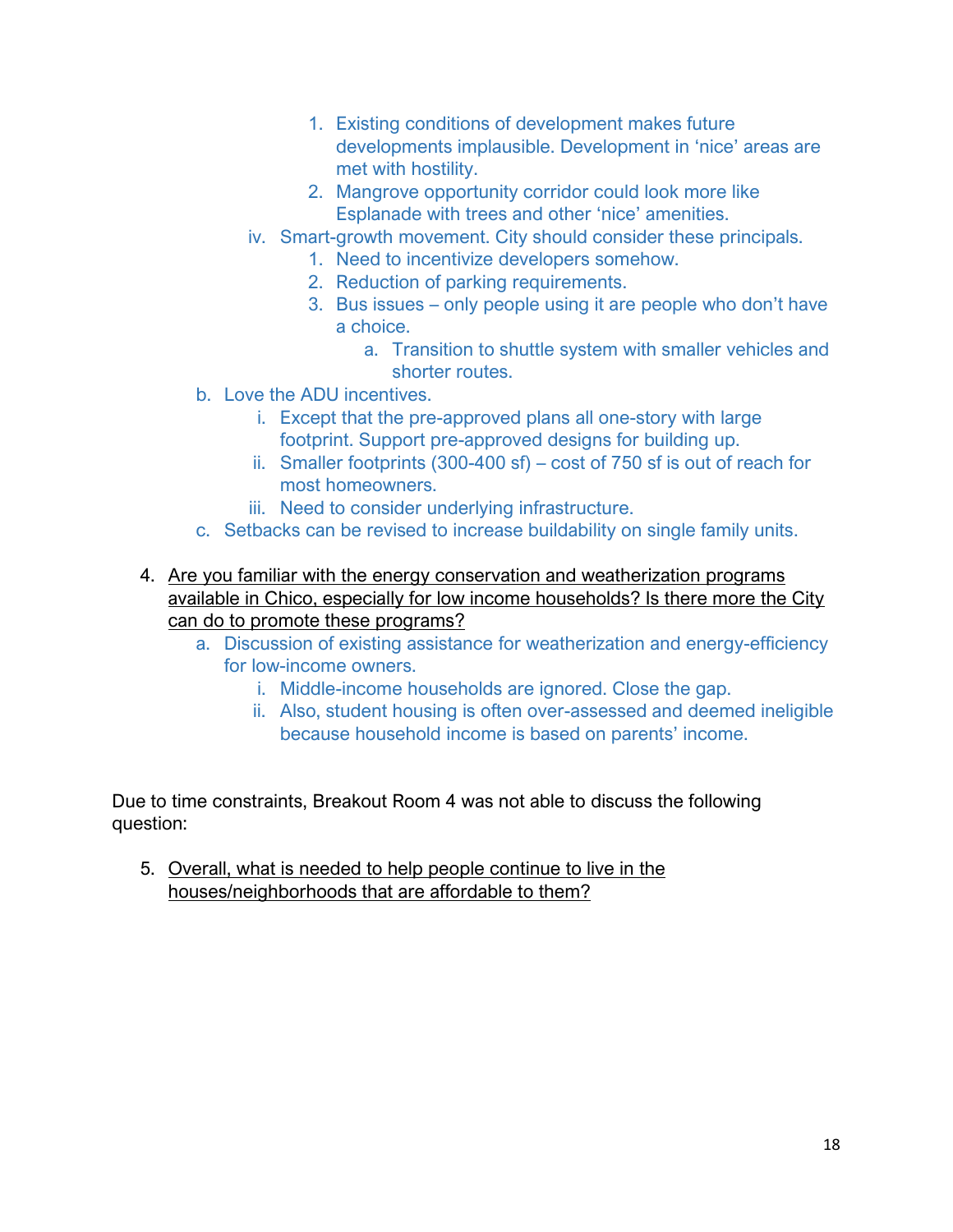# **Breakout Room 4: Affordable Housing**

### 1. What do you see as the priority actions for ensuring there is enough affordable housing in Chico?

- a. Reducing single-family zoning.
- b. Core neighborhoods with smaller units are more efficient, more affordable.
- c. Allow current SF owners to build/expand into duplex and tri-plex (areas of stability). Allow division of SF into multiple units.
- d. Land Trust encourages building by removing the cost of the land.
- e. Building needs to be more affordable. Barriers and burdens in planning. Get rid of administrative fees and pull revenue from sales tax instead. i. Prop 13 limits revenue.
- f. Tier impact fees based on sq footage. Smaller footage, less impact fees.
- g. Undo historical down-zoning.
- h. Exploration of various other funding sources. Infill development. Designate a researcher and grant-writer from City staff.
	- i. Discussion of Community Development Block Grant Disaster Recovery (CDBG-DR) funds creating more affordable rental housing.
- 2. What are the barriers to the development and maintenance of affordable housing? How can they be overcome? Are there any incentives not being offered that should be considered?
	- a. Builders build big houses.
		- i. Low-density zoning encourages bigger houses so they can sell for more.
	- b. Ownership/landlord costs are prohibitive for smaller lower-income homeowners.
		- i. Rehab programs with affordability covenants.
	- c. Expiring affordability covenants on rental housing outpaces building/ application of new covenants.
		- i. Ban affordability covenants? Right of first refusal prior to conversion to market-rate.
		- ii. Permanent deed restrictions. Or Land Trust
	- d. Prioritize housing people over attracting developers.
- 3. How do Accessory Dwelling Units fit into the picture of affordable housing? a. See above.
- 4. Inclusionary housing policies require developers to reserve a certain percentage of housing units for very low, low, and moderate-income households in new residential developments. Should the City consider an Inclusionary Ordinance? If so, why? If not, why?